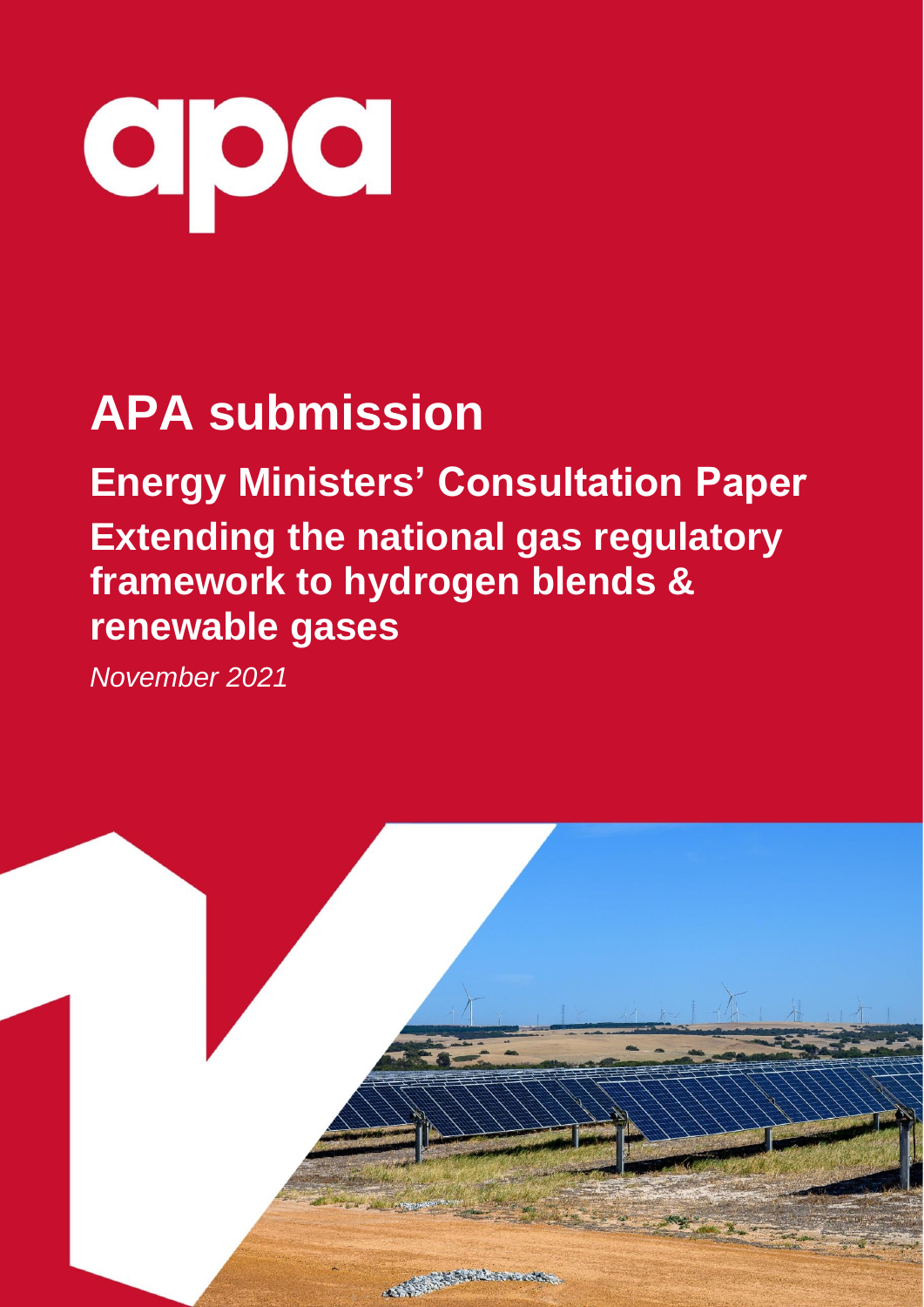Australian Pipeline Limited ACN 091 344 704 Level 25, 580 George Street, Sydney NSW 2000 PO Box R41, Royal Exchange NSW 1225 P: +61 2 9693 0000 | F: +61 2 9693 0093 APA Group | apa.com.au



Mr Sean Sullivan Deputy Secretary Department of Industry, Science, Energy and Resources

#### **Lodged online**

2 December 2021

#### **RE: APA Submission to the Energy Ministers' Consultation Paper: Extending the national gas regulatory framework to hydrogen blends and renewable gases**

Dear Mr Sullivan,

Thank you for the opportunity to comment on the Energy Ministers' Consultation Paper into the changes necessary to extend the national gas regulatory framework to accommodate hydrogen blends and renewable gases (Consultation Paper). We appreciate officials' ongoing engagement in relation to these important issues and support the proposed approach to accommodate renewable gases within the regulatory framework.

APA is an ASX listed owner, operator, and developer of energy infrastructure assets across Australia. Through a diverse portfolio of assets, we provide energy to customers in every state and territory on mainland Australia. As well as an extensive network of natural gas pipelines, we own or have interests in gas storage and generation facilities, electricity transmission networks, and over \$750 million in renewable generation.

The existing regulatory framework was introduced when gas networks and markets were well established. In contrast, the renewable gases industry is in its infancy and it is unclear how it will evolve. To help a competitive renewable gases market to develop, regulatory settings must be transparent and, where possible, consistent across jurisdictions. This will allow businesses like APA to invest with confidence in new technologies such as hydrogen and support the transition to a low carbon future.

If you wish to discuss our submission in further detail, please contact John Skinner on 02 9693 0009 or john.skinner2@apa.com.au.

Regards,

 $f.\beta\land\gamma$ 

**Peter Bolding General Manager Economic Regulation & Policy**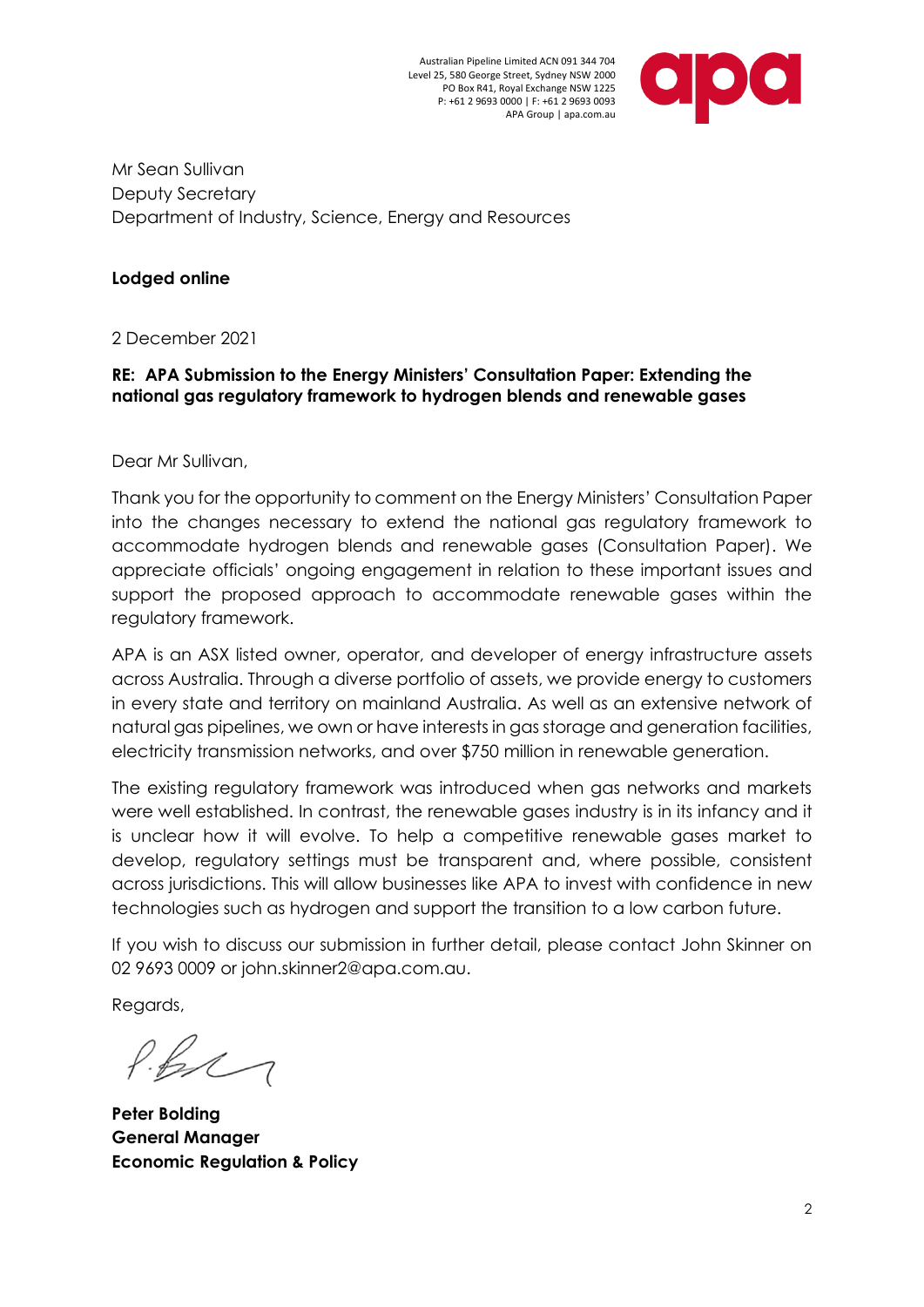

# **1 Executive Summary**

#### **Key points**

- APA supports the approach set out in the Consultation Paper of accommodating hydrogen blends and renewable gases through the new term 'natural gas equivalents' (NG equivalents).
- The hydrogen industry is very much in its infancy. There are many reasons why hydrogen pipelines and associated infrastructure are unlikely to demonstrate market power.
- We propose a more gradual approach to regulation that:
	- o supports the development of the market for renewable gases and
	- o applies regulation if there is evidence of market failure and the costs of imposing regulation do not outweigh the potential benefits.
- Greater consistency of arrangements across jurisdictions will help reduce red tape and should be one of the main objectives of any reforms.

APA is a leading Australian Securities Exchange (ASX) listed energy infrastructure business. Consistent with our purpose to strengthen communities through responsible energy, our diverse portfolio of energy infrastructure delivers energy to customers in every state and territory on mainland Australia.

Our 15,000 kilometres of natural gas pipelines connect sources of supply and markets across mainland Australia. We operate and maintain networks connecting 1.4 million Australian homes and businesses to the benefits of natural gas. And we own or have

interests in gas storage facilities, aas-fired power stations.

Our investments include over \$750 million in renewable generation, making APA the 8th largest renewables investor in Australia. Our high voltage electricity transmission connects Victoria with South Australia and New South Wales with Queensland.

*Figure 1*APA's Australian energy infrastructure portfolio **Gas infrastructure Power Generation** Renewable energy Transmission ஈனே 342 MW Wind 15,425 km transmission **FEED** pipelines 149 MW Solar Storage **Gas fired** 12,000 tonnes LNG 440 MW 18 PJ gas Processing **Electricity transmission** 90 TJ/day processing plants Distribution >29,500 km gas mains and 243 km high voltage lines pipelines >1.4 million gas customers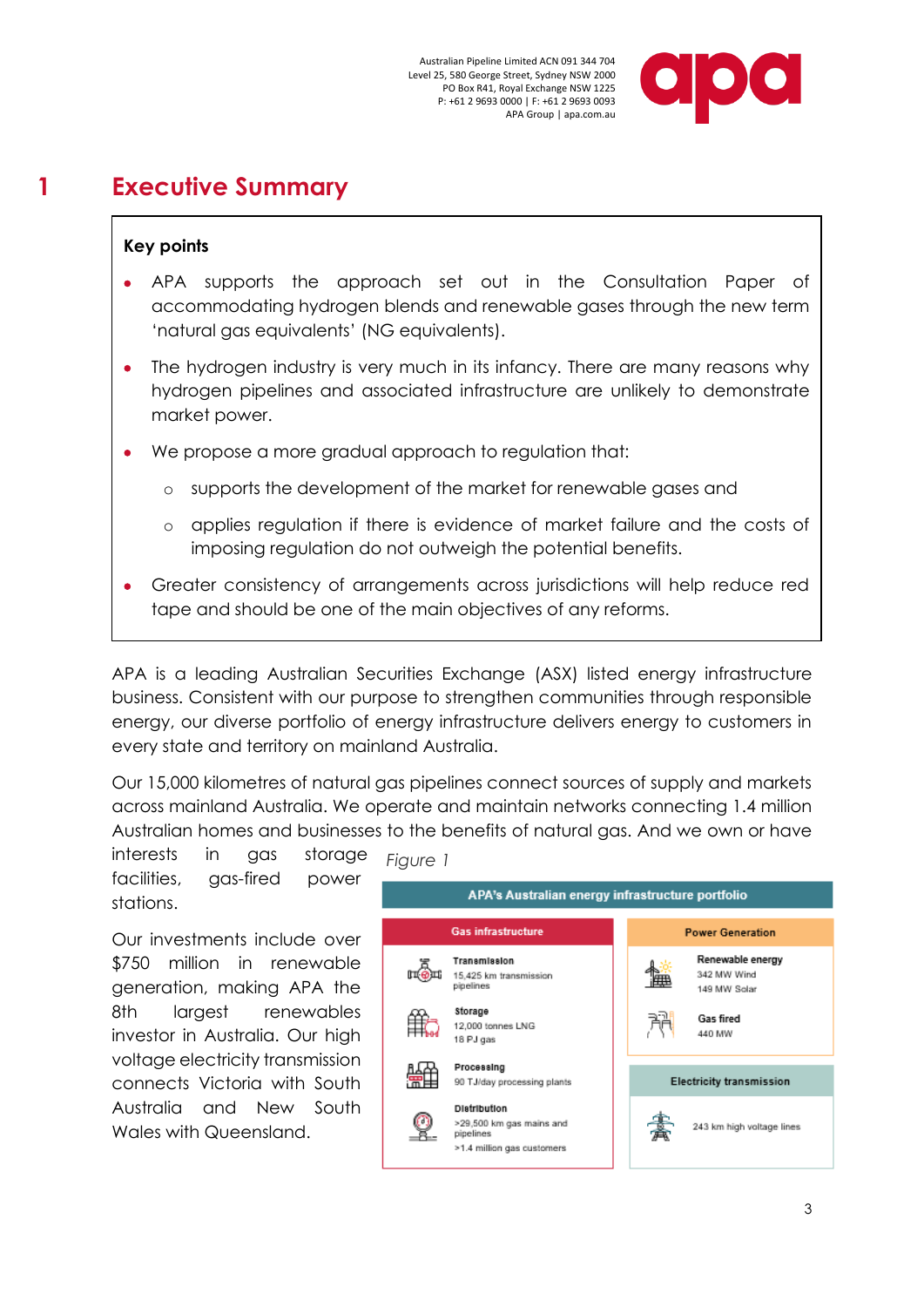

APA is supporting the transition to a lower carbon future. Our ambition is to achieve net zero operations emissions by 2050. Through our Pathfinder Program, we are investigating how hydrogen and other technologies such as batteries and microgrids, can support a lower carbon future.

We support the approach set out in the Consultation Paper of accommodating hydrogen blends and renewable gases through the new term 'natural gas equivalents' (NG equivalents). Extending the provisions in the NGL and NERL to NG equivalents will resolve any ambiguity about whether hydrogen blends and renewable gases fit within the regulatory framework.

Two aspects of the proposed approach set out in the Consultation Paper need to be carefully considered:

- the proposal to bring competitive upstream activities such as production and blending within the national gas regulatory framework. The Consultation Paper refers to these as 'related facilities and activities. 1
- the proposal to 'future proof' the NGL and bring gases that are not currently suitable for use in natural gas appliances (other gas products) into the national framework once approved by relevant jurisdictions.<sup>2</sup>

The hydrogen industry is very much in its infancy. As explained in our submission below, there are many reasons why hydrogen pipelines and its associated infrastructure are unlikely to have market power. For this reason, we propose a more gradual approach to regulation that:

- supports the development of the market for renewable gases and
- applies regulation if there is evidence of market failure and the costs of imposing regulation do not outweigh the potential benefits.

Our submission also points out the importance of regulatory certainty when considering investment in long term energy projects. Where possible, greater consistency of arrangements across jurisdictions should be one of the main objectives of any reforms. National harmony will help reduce costs and red tape for many national energy businesses like APA.

Our submission to the Policy Paper is structured as follows:

- PART A contains the key issues we wish to raise in response to the Consultation Paper
- PART B contains answers to the questions for stakeholders.

<sup>&</sup>lt;sup>1</sup> Energy Ministers Consultation Paper, October 2021, pviii

<sup>2</sup> Energy Ministers Consultation Paper, October 2021, p30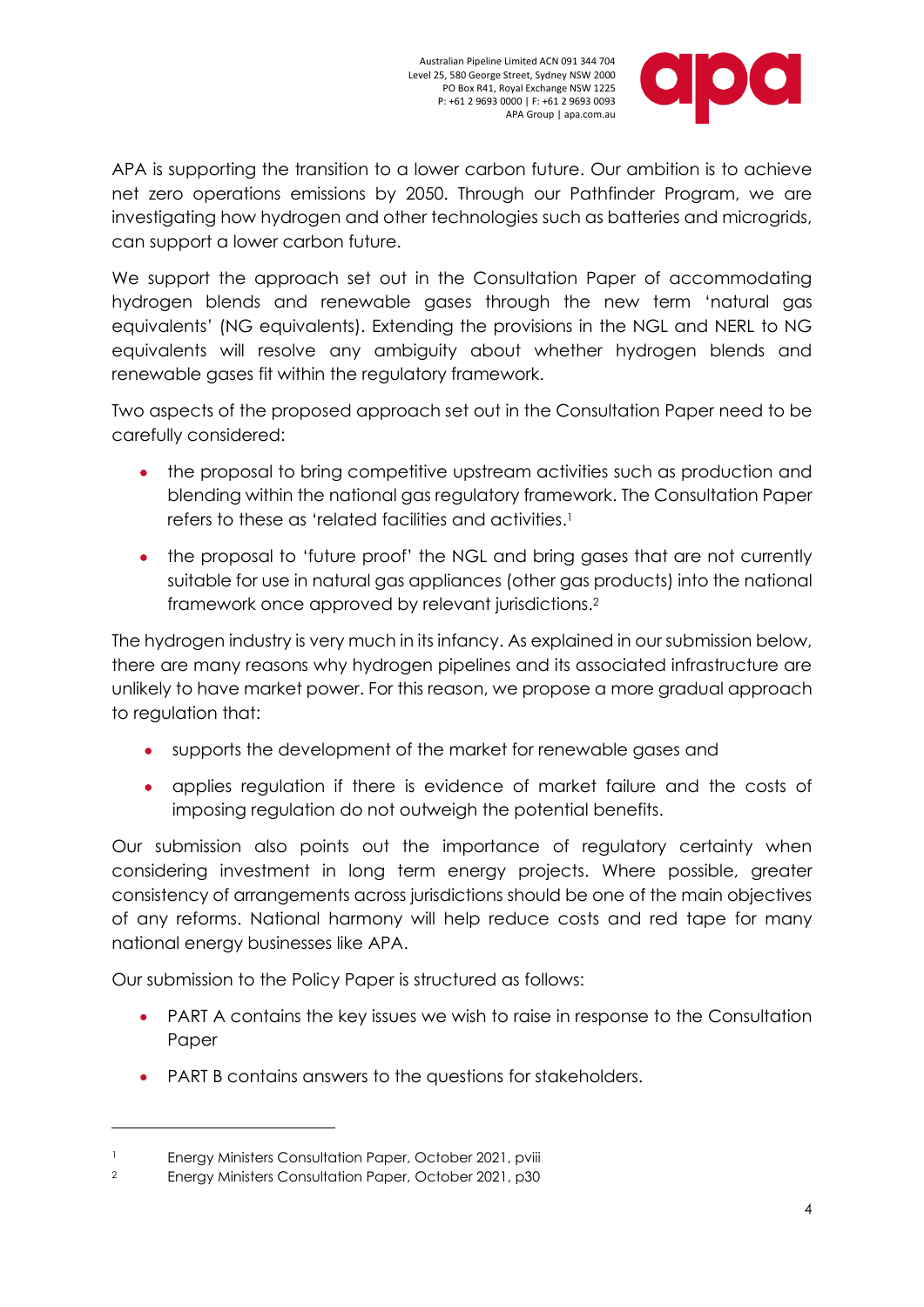

# **2 PART A – Key issues**

#### **2.1 Why do we regulate?**

One of the key issues raised in the Consultation Paper is how constituent gases and other gas products could be brought within the scope of the national gas legislative framework. Before considering this question, it is useful to consider why regulation is imposed in the first place.

It is clearly preferable to avoid regulation where possible. Regulation increases uncertainty and the risk associated with investment, imposes additional costs, and has the potential to distort the operation of competitive markets. Nonetheless, governments and citizens recognise that there may be circumstances where regulation is appropriate to promote the interests of citizens, the economy, or the environment.

In the case of infrastructure assets, regulation is generally applied when there is evidence of market failure. For services provided by means of natural monopoly infrastructure, market failure could be demonstrated by a refusal to grant third party access or monopoly pricing. Both market failures could be evidence of market power on the part of the monopoly infrastructure owner.

We recognise that service providers are seeking clarity about the regulatory arrangements that will apply to infrastructure supporting the development of renewable gas markets. The question of when to apply regulation should be considered with these factors in mind.

#### **2.2 The National Gas Framework and regulatory certainty**

The national gas framework was established when gas infrastructure was decades old and there were many producers and customers of natural gas. In contrast, policy makers are now considering how regulatory frameworks should apply to infrastructure and markets that are in very early stages of development.

Governments across Australia have set net zero targets and gas infrastructure will play a key role in the decarbonisation of the economy. Businesses like APA wish to invest in energy projects that support this transition to net zero. While many of the projects currently being undertaken are demonstration or trial projects aimed at building renewable gas capability, larger projects will come online in future years on the pathway to a renewable gas industry.

It is essential that regulatory arrangements for renewable gas infrastructure are clear and transparent and support the efficient development of new infrastructure. Any regulatory uncertainty will affect the price at which capital can be sourced (the cost of capital) and deliverability of renewable energy projects.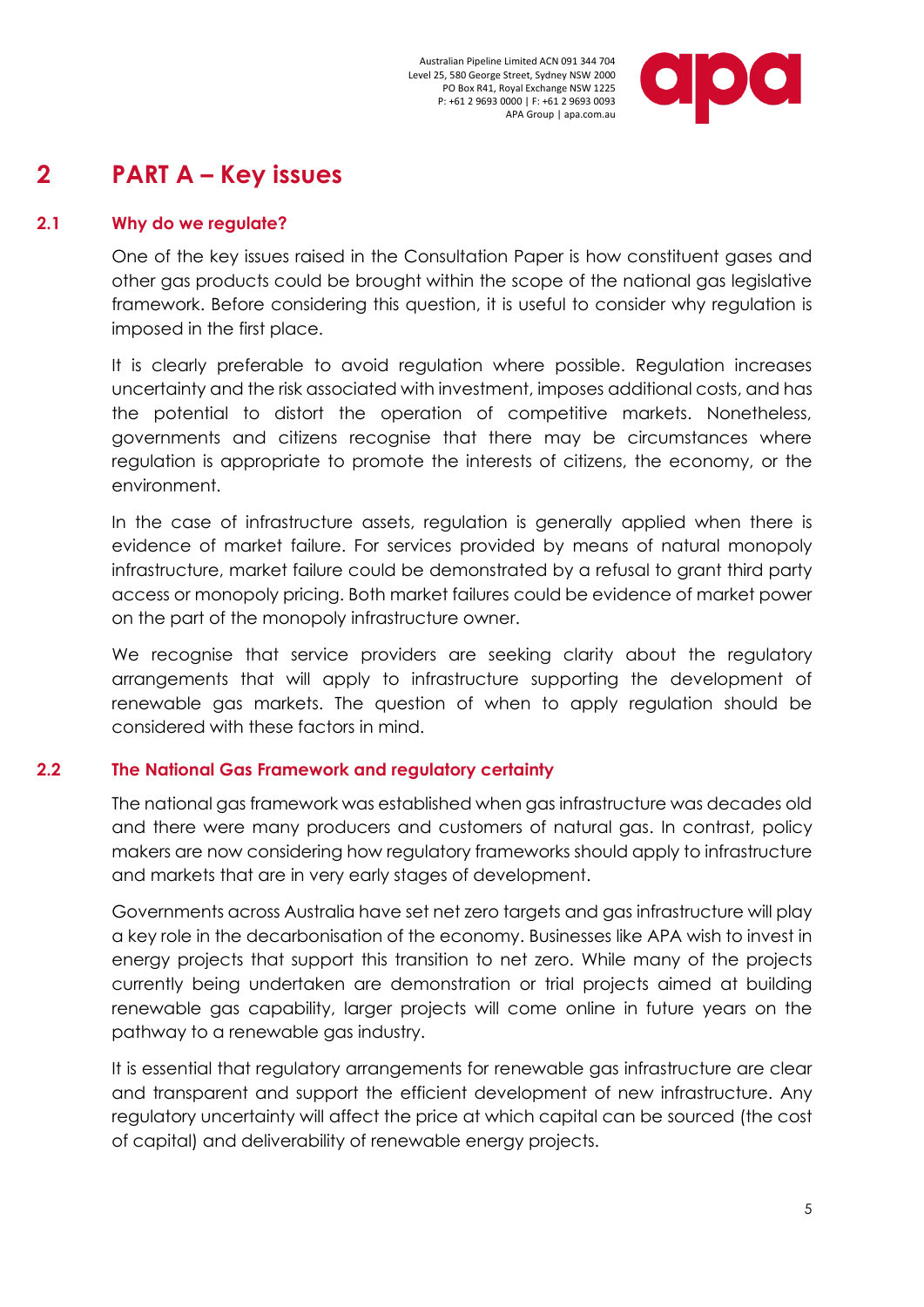

Chapter 5 of the Consultation Paper outlines a potential approach to accommodating the supply of other gas products (OG products) that are not currently suitable for consumption in domestic appliances, in the NGL. In summary, the proposed approach is to amend the NGL so that jurisdictions can make regulations to bring the OG product and associated infrastructure, such as a pipeline or part of a pipeline, within the NGL. The Consultation Paper identifies three ways in which the local regulations could be made:<sup>3</sup>

- on a case-by-case basis when a pipeline is granted a licence to supply an OG product;
- a general regulation covering all specified gases, or classes of gases (e.g., all hydrogen blends other than NG equivalents; or
- a general regulation covering all gases unless excluded

In the early stages of market development, this approach risks creating uncertainty for gas infrastructure investors. This is because when undertaking early planning activities for a new infrastructure project, it may be unclear whether a proposed infrastructure project would be captured by the national gas framework. This might be the case, for example, where a jurisdiction is making regulations to cover new pipelines on a case-by-case basis.

Regulatory uncertainty is also created with the proposal to provide the AEMC with powers to make rules about:

- whether certain aspects of the gas framework (e.g., certain transparency measures) apply to OG products; <sup>4</sup> or
- extending obligations under the Declared Wholesale Gas Market, Short Term Trading Market and Day Ahead Auction, to OG products.<sup>5</sup>

As far as practically possible, regulatory arrangements for capital investments must be clear *before* planning commences. A stable and predictable regulatory regime will help support investment in low carbon technologies, including renewable gases hydrogen.

#### **2.3 Regulatory arrangements for natural gas equivalents and other gas products**

#### *2.3.1 Natural gas equivalents*

As highlighted in the Consultation Paper, it is currently unclear as to whether hydrogen blends and renewable gases fit within the national gas regulatory framework.<sup>6</sup>

<sup>3</sup> Energy Ministers Consultation Paper, October 2021, p30

<sup>4</sup> Energy Ministers Consultation Paper, October 2021, p31

<sup>5</sup> Energy Ministers Consultation Paper, October 2021, p32

<sup>6</sup> Energy Ministers Consultation Paper, October 2021, p13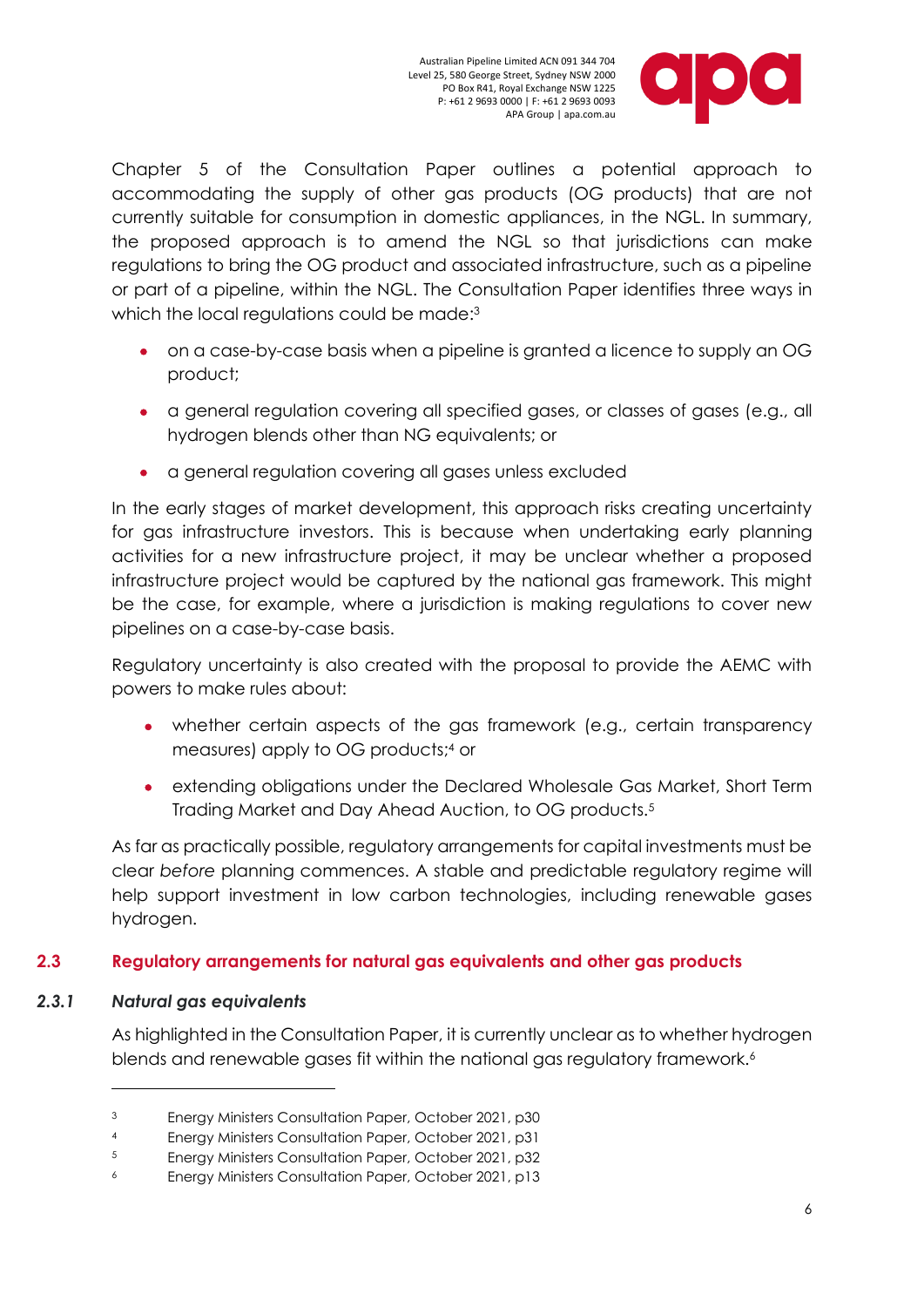

We support the approach set out in the Consultation Paper of accommodating hydrogen blends and renewable gases through the new term 'natural gas equivalents'. To ensure there is certainty about the extent of any changes, the new definition should build on the existing NGL definition of 'natural gas', including reference to the principal constituent component of methane. Extending the provisions in the NGL and NERL to NG equivalents will resolve any ambiguity about whether hydrogen blends and renewable gases fit within the regulatory framework.

The term 'NG equivalents' makes it clear that only gases suitable for consumption in existing natural gas appliances are covered within the regulatory framework. Given that natural gas pipelines are regulated under the national gas framework, it seems appropriate to regulate natural gas equivalents under the same set of regulatory arrangements.

In the short to medium term, it makes sense for the NGL, in its current form, to extend to NG equivalents. In the longer term, however, there are question marks about the future regulation of gas infrastructure in a changing energy landscape. In many competitive tender processes, particularly for mining and other large scale industrial processes, APA is already competing against other energy technologies such as diesel, renewable energy and batteries. This competitive tension is likely to increase in the future, reducing the market power of gas network businesses compared to other technologies.

The AER recognised this possibility in its recent information paper *Regulating gas pipelines under uncertainty.<sup>7</sup>* The AER noted that if electricity becomes more competitive compared to natural gas, and switching costs become immaterial, sufficient competitive constraints may be placed on the price of gas pipeline services. Given the rapidly falling cost of renewable generation and storage, we agree that this is a likely outcome.

#### *2.3.2 Other gas products*

Regulators and policy makers around the world are considering whether regulatory frameworks should be extended to new gas products, particularly hydrogen.

The European Union Agency for the Cooperation of Energy Regulators (ACER) has recently considered this issue in its white paper: *When and How to Regulate Hydrogen Networks.<sup>8</sup>* ACER concluded that flexibility is needed to decide when network regulation should be implemented. ACER proposed a gradual approach to the regulation of hydrogen networks in line with market development (see Case Study below).

<sup>7</sup> AER, *Regulating gas pipelines under uncertainty,* November 2021, p61

<sup>8</sup> ACER, *When and How to Regulate Hydrogen Networks,* February 2021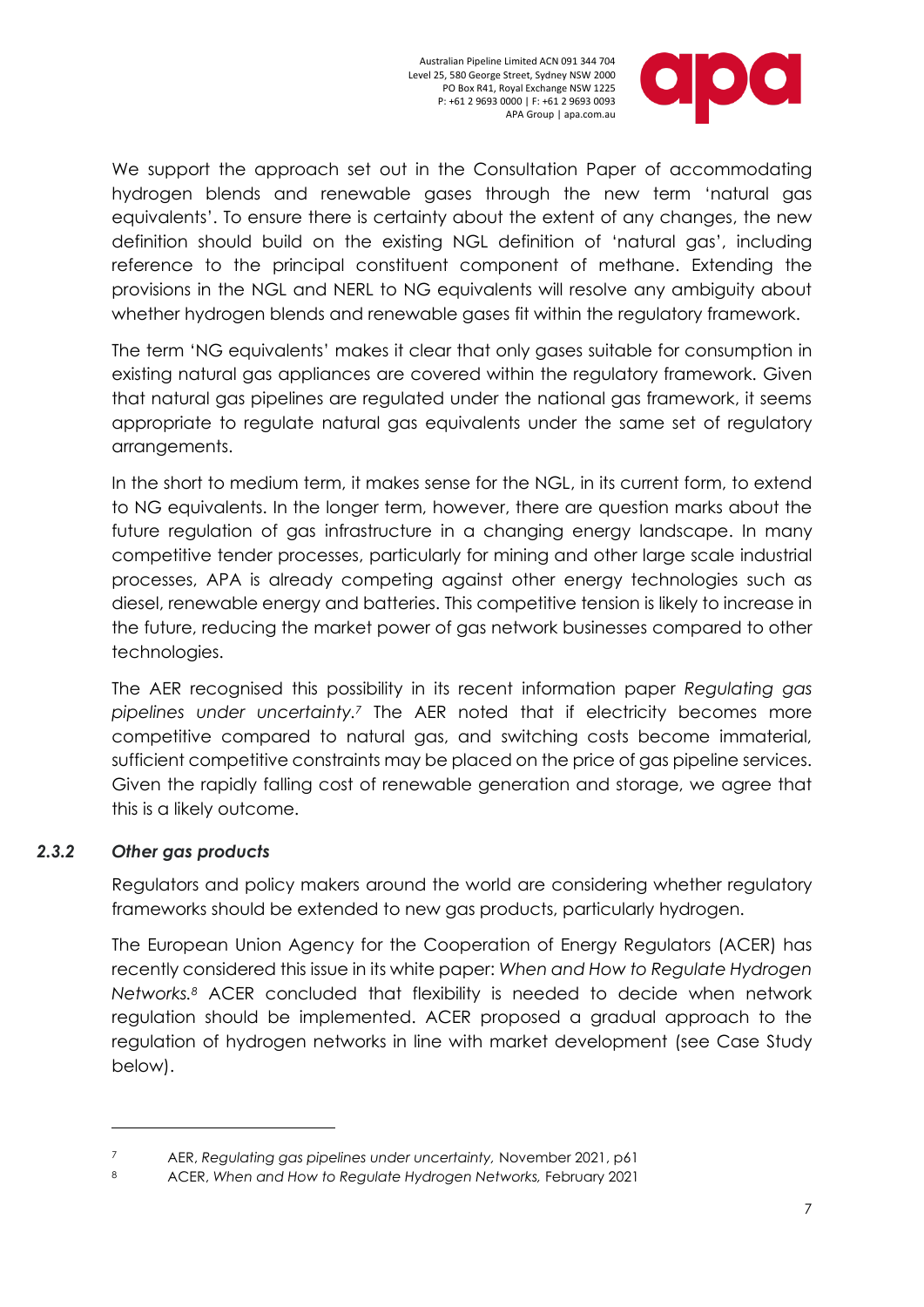

#### **Case study: European Regulators' proposed approach to hydrogen regulation**

In February 2021 the European Union Agency for the Cooperation of Energy Regulators (ACER) published a white paper titled: *When and How to Regulate Hydrogen Networks?* ACER observed that the gas and electricity networks were already established when current regulation was introduced. In contrast, the development of hydrogen infrastructure is still at an early stage and it is uncertain how it will evolve in practice. ACER therefore made the following recommendations for the possible regulation of hydrogen networks:

- **Flexibility** when deciding whether possible network regulation should kick in and a **gradual approach** to the regulation of hydrogen networks in line with market and infrastructure development
- Periodic **market monitoring** should inform a dynamic regulatory approach
- To provide certainty for investors, **regulatory principles** should set out the type of network regulation that will kick in, and under what circumstances
- **Exemptions** for local private hydrogen infrastructure should be considered to facilitate the development of new hydrogen infrastructure.
- **Value the benefits** of repurposing gas assets for hydrogen transport, recognising that the re-use of existing pipelines may be quicker and cheaper than building new hydrogen pipelines
- Apply cost-reflectivity to **avoid cross-subsidisation** between the gas and hydrogen network users.

Chapter 5 of the Consultation Paper outlines a potential approach to accommodating the supply of OG products that may in future be supplied to customers for use in suitable appliances, such as hydrogen, in the NGL.

The proposed approach would mean that once a jurisdiction has made a local regulation to bring the supply of an OG product within scope of the NGL, a pipeline carrying an OG product or its constituent gas would be a pipeline and so within the scope of the economic regulatory framework.<sup>9</sup>

This approach appears to give jurisdictions the power to bring a hydrogen pipeline within the scope of the NGL and economic regulation without an adequate assessment of whether there has been market failure. The Consultation Paper states:

*The new framework could be readily extended to pipelines involved in the haulage of constituent gases and it would appear appropriate to do so because these pipelines are likely to be natural monopolies and have a* 

<sup>9</sup> Energy Ministers Consultation Paper, October 2021, p31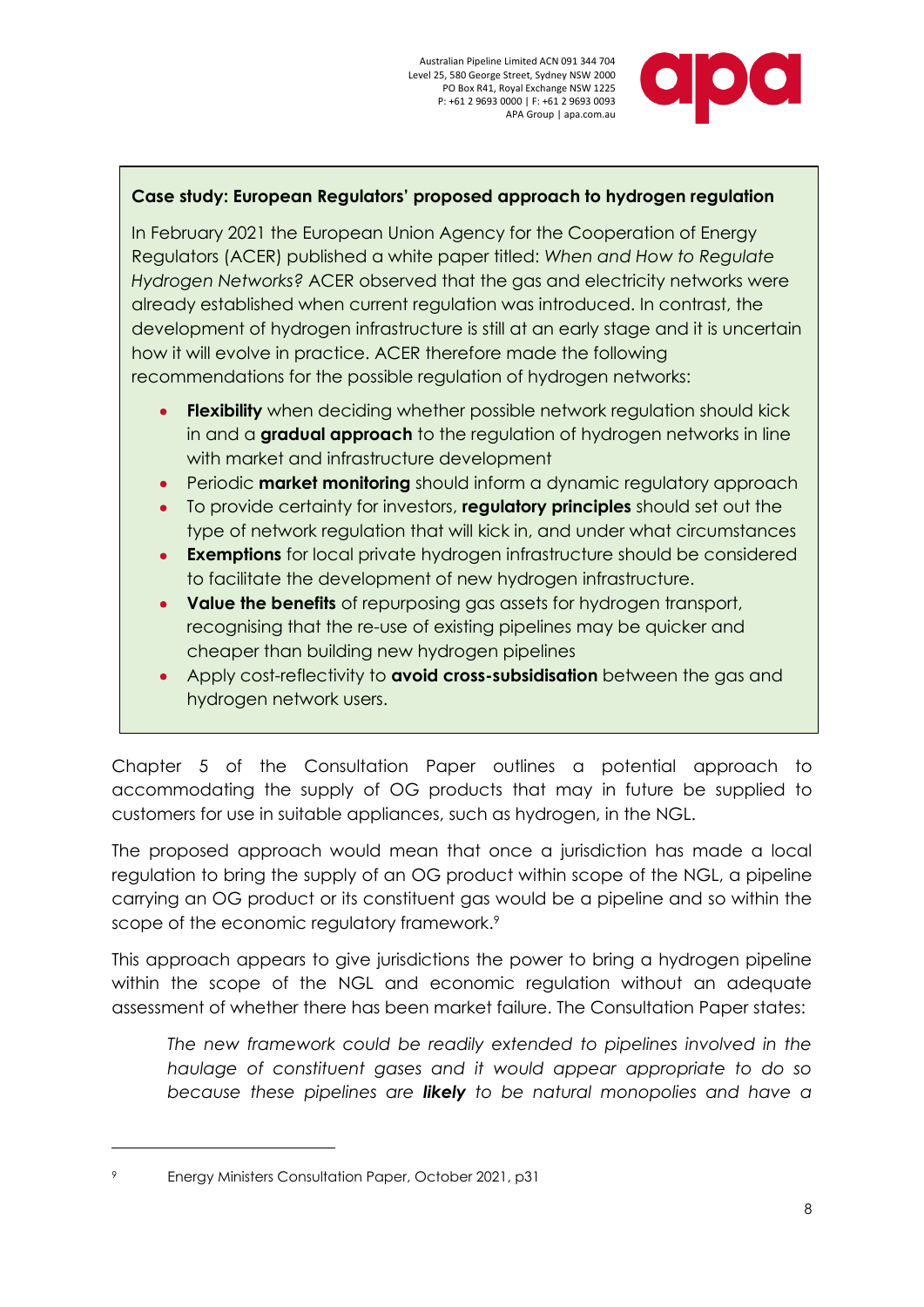

*significant degree of market power, which could operate to the detriment of economic efficiency and consumers.<sup>10</sup> [Emphasis added]*

Australian Pipeline Limited ACN 091 344 704 Level 25, 580 George Street, Sydney NSW 2000 PO Box R41, Royal Exchange NSW 1225 P: +61 2 9693 0000 | F: +61 2 9693 0093

APA Group | apa.com.au

In our view, a decision to subject a pipeline to economic regulation should be based on more than a possibility that a pipeline could exercise market power. As noted by the ACER white paper, the hydrogen industry is very much in its infancy and it is unclear how it will evolve. There are many reasons why hydrogen pipelines are unlikely to possess the market power that natural gas pipelines have historically possessed. These include:

- The cost of hydrogen means that it is currently uncompetitive compared to other energy sources. This means that the various parties in the hydrogen distribution and production chain will be incentivised to compete vigorously on price to secure customers.
- Compared to gas producers, who had few choices from where to source their gas, hydrogen producers have far more discretion about where to locate their electrolyser (with access to water being one of the few constraints). This means that hydrogen pipelines are likely to have significantly less market power than gas pipelines.

For these reasons, we support a more gradual approach to regulation that:

- supports the development of the market for renewable gases and
- applies regulation if there is evidence of market failure and the costs of imposing regulation do not outweigh the potential benefits.

This approach is consistent with the approach of international regulators and recognises that there is a great deal of uncertainty about the demand and supply of hydrogen and other renewable gases. The way the market takes shape, including the location and number of renewable gas suppliers, and the way they transport their product to market, will also influence the need for future regulation.

#### *2.3.3 Related activities and facilities*

We are concerned about the proposal to extend the national gas framework for both NG equivalents and OG products to 'related facilities and activities'.<sup>11</sup> This term covers facilities and activities from exploration and production through to retail supply.

In September 2021 Energy Ministers published a draft legislative package to give effect to the Gas Pipeline Decision Regulatory Impact Statement (Gas Pipeline DRIS) published in May 2021. The draft legislative package contained provisions extending

<sup>10</sup> Energy Ministers Consultation Paper, October 2021, p22

<sup>11</sup> Energy Ministers Consultation Paper, October 2021, p16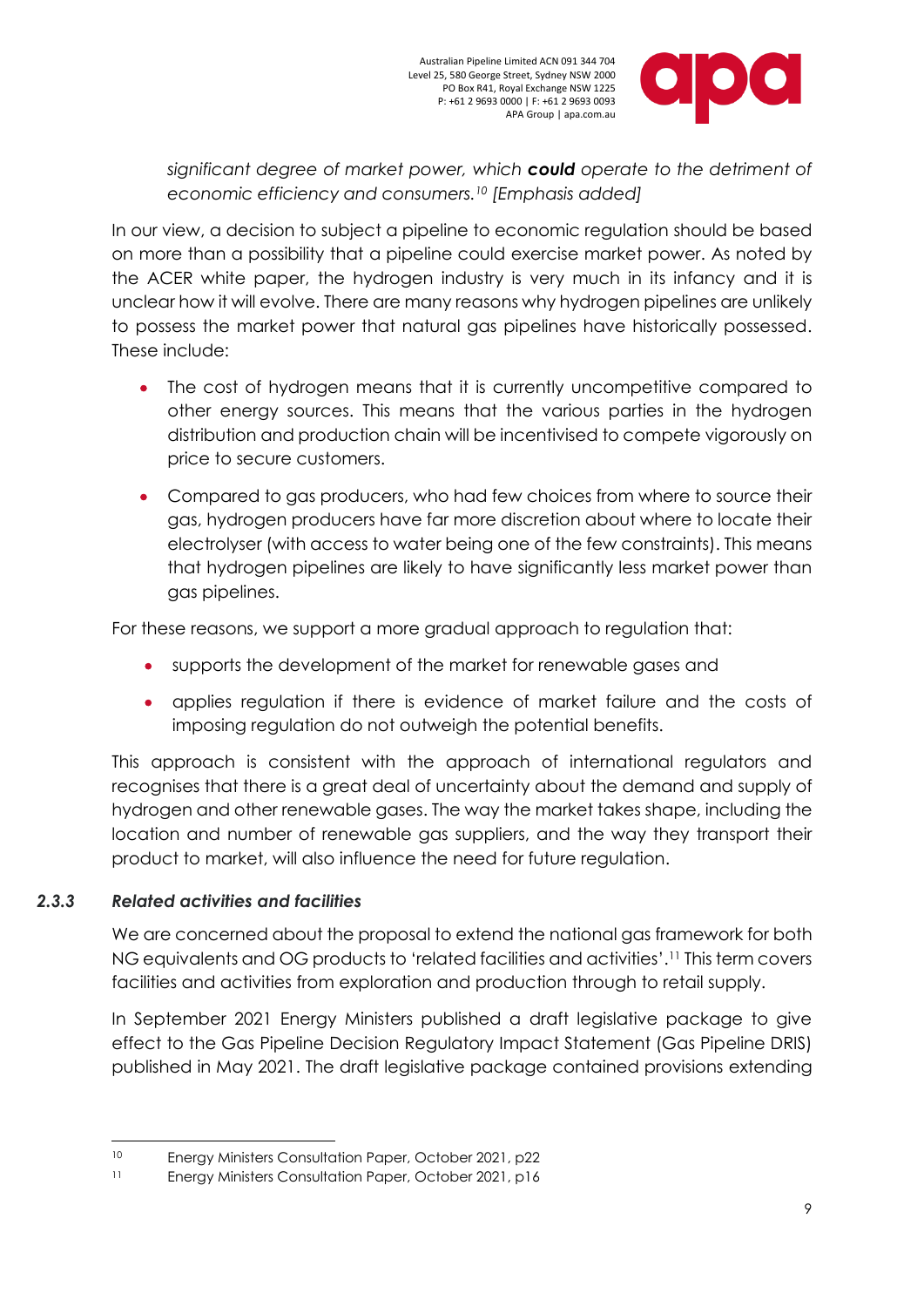

the publication of individual prices to competitive markets without a transparent assessment of whether this is in the long-term interests of customers.

Energy Ministers' proposal to bring a much wider range of competitive activities within scope of the NGL raises similar issues. For example, there does not appear to have been a consideration of whether:

- Extending the Bulletin Board to a biomethane production facility is in the longterm interests of consumers, or
- The benefits associated with extending the AER's gas price reporting function and its power to collect price information outweigh the potential costs

The further expansion of the NGL into competitive upstream markets could have unintended consequences, and the potential costs of doing so should be carefully evaluated.

#### **2.4 Jurisdictional harmony**

Aspects of the proposed reforms risk increasing the disparity of approaches across jurisdictions. For example, under the proposed arrangements for OG products, it is possible that:

- A particular hydrogen blend will be approved in one jurisdiction but not another; or
- Part of a pipeline will be covered by the national gas framework in one jurisdiction, but not in another.

Where possible, greater consistency of arrangements across jurisdictions should be one of the main objectives of any reforms. National harmony will help reduce costs and red tape for energy businesses like APA.

APA would like to propose that a working group of the Commonwealth, State, Territory and industry representatives be established to consider and progress harmonisation of State and Territory regulations and the possible timing of their introduction. This will help ensure pipeline facility operators can maintain a functioning and cost competitive interstate grid services.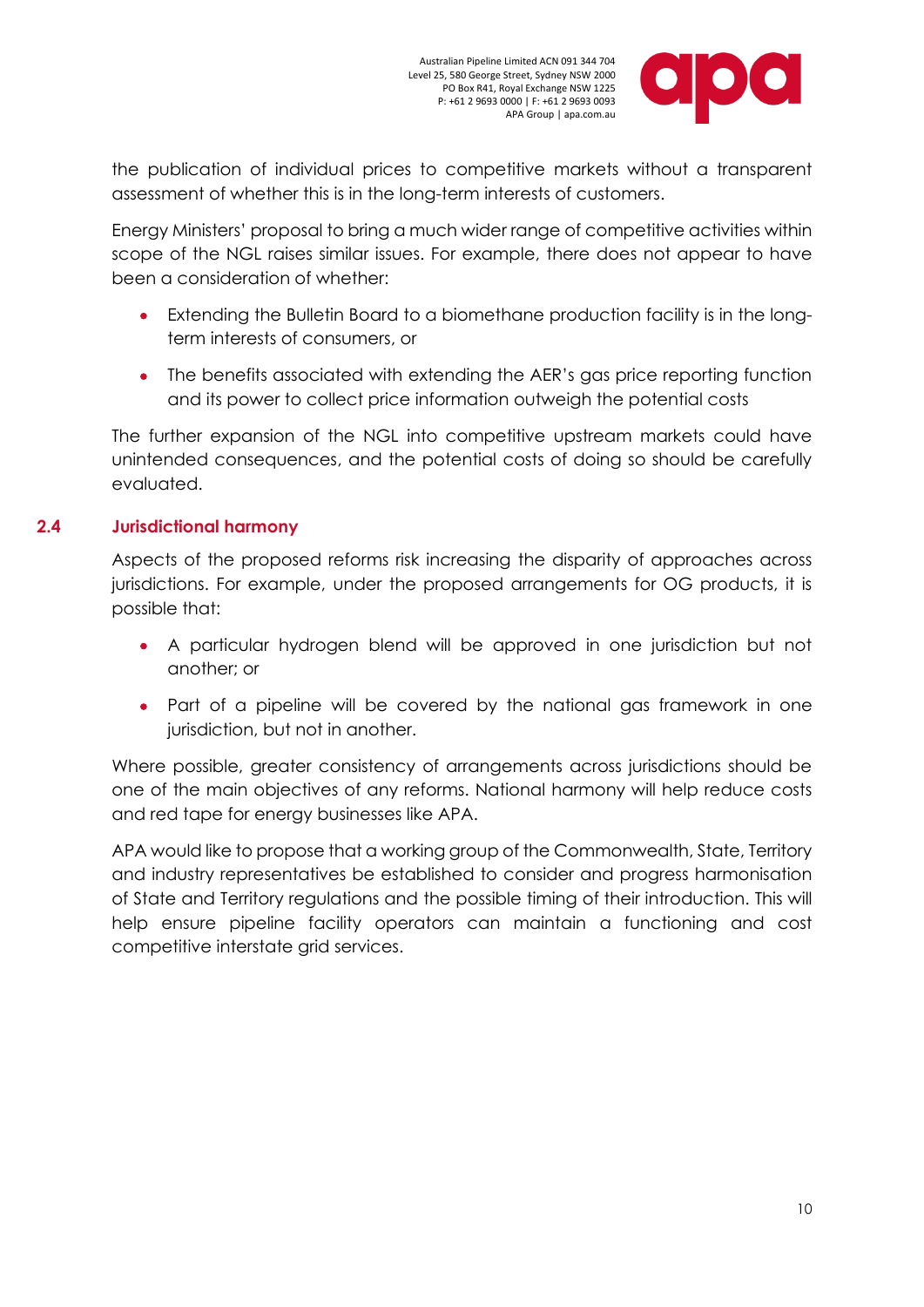# **3 PART B – Responses to questions for stakeholders**

### **Chapter 4: Extending the NGL and NERL to natural gas equivalents**

| No. | <b>Questions</b>                                                                                                                                                                                                                                                                 | <b>Feedback</b>                                                                                                                                                                                                                                                                                                                                                                                                                                                                                                                                                                                                                                                                  |
|-----|----------------------------------------------------------------------------------------------------------------------------------------------------------------------------------------------------------------------------------------------------------------------------------|----------------------------------------------------------------------------------------------------------------------------------------------------------------------------------------------------------------------------------------------------------------------------------------------------------------------------------------------------------------------------------------------------------------------------------------------------------------------------------------------------------------------------------------------------------------------------------------------------------------------------------------------------------------------------------|
|     |                                                                                                                                                                                                                                                                                  | Section 4.3: Potential approach to extending the NGL                                                                                                                                                                                                                                                                                                                                                                                                                                                                                                                                                                                                                             |
|     | Section 4.2.1: Extension to NG equivalents and related facilities and activities                                                                                                                                                                                                 |                                                                                                                                                                                                                                                                                                                                                                                                                                                                                                                                                                                                                                                                                  |
|     | What are your views on the potential approach to extending the application<br>of the NGL to NG equivalents and related facilities and activities? Are there<br>any other approaches that you think would better achieve the objectives of<br>Energy Ministers (see section E.3)? | Refer to section 2.3.3 of our submission above. We are concerned about extending the<br>application of the NGL to NG equivalents and related facilities and activities without<br>adequate consideration of whether this is in consumers' long-term interests.<br>The term 'related facilities and activities' is defined in the Consultation Paper to cover<br>facilities and activities from exploration and production through to retail supply.<br>In the case of hydrogen, for example, in the absence of clear evidence of market<br>failure, it is not clear why the regulatory framework set out in the NGL needs to extend                                              |
|     |                                                                                                                                                                                                                                                                                  | to hydrogen production, storage, transportation and blending facilities involved in the<br>creation of a blend and services provided by means of those facilities.                                                                                                                                                                                                                                                                                                                                                                                                                                                                                                               |
| 2   | What are your views on the policy intention to enable all elements of the<br>national gas regulatory framework to apply to NG equivalents and their<br>related facilities and activities in the same way that they do to natural gas?                                            | We support the policy intention to enable all elements of the national gas framework to<br>apply to NG equivalents.<br>In APA's response to the Decision Regulatory Impact Statement, we expressed<br>concern that extending certain aspects of the framework to contestable markets, such<br>as gas storage, without proper consideration of the costs and benefits, may not be in<br>consumers' long-term interests.<br>Similarly, we are concerned that the national gas framework is being extended to<br>related facilities and activities without proper consideration of whether this is in<br>customers' long-term interests (Refer to section 2.3.3 of our submission). |
| 3   | What are your views on the NGL requiring jurisdictions to make a local<br>regulation to confirm when a gas or gas blend authorised for supply<br>through a pipeline (or part of a pipeline) is an NG equivalent?                                                                 | We are comfortable with jurisdictions confirming when a gas blend is an NG equivalent.                                                                                                                                                                                                                                                                                                                                                                                                                                                                                                                                                                                           |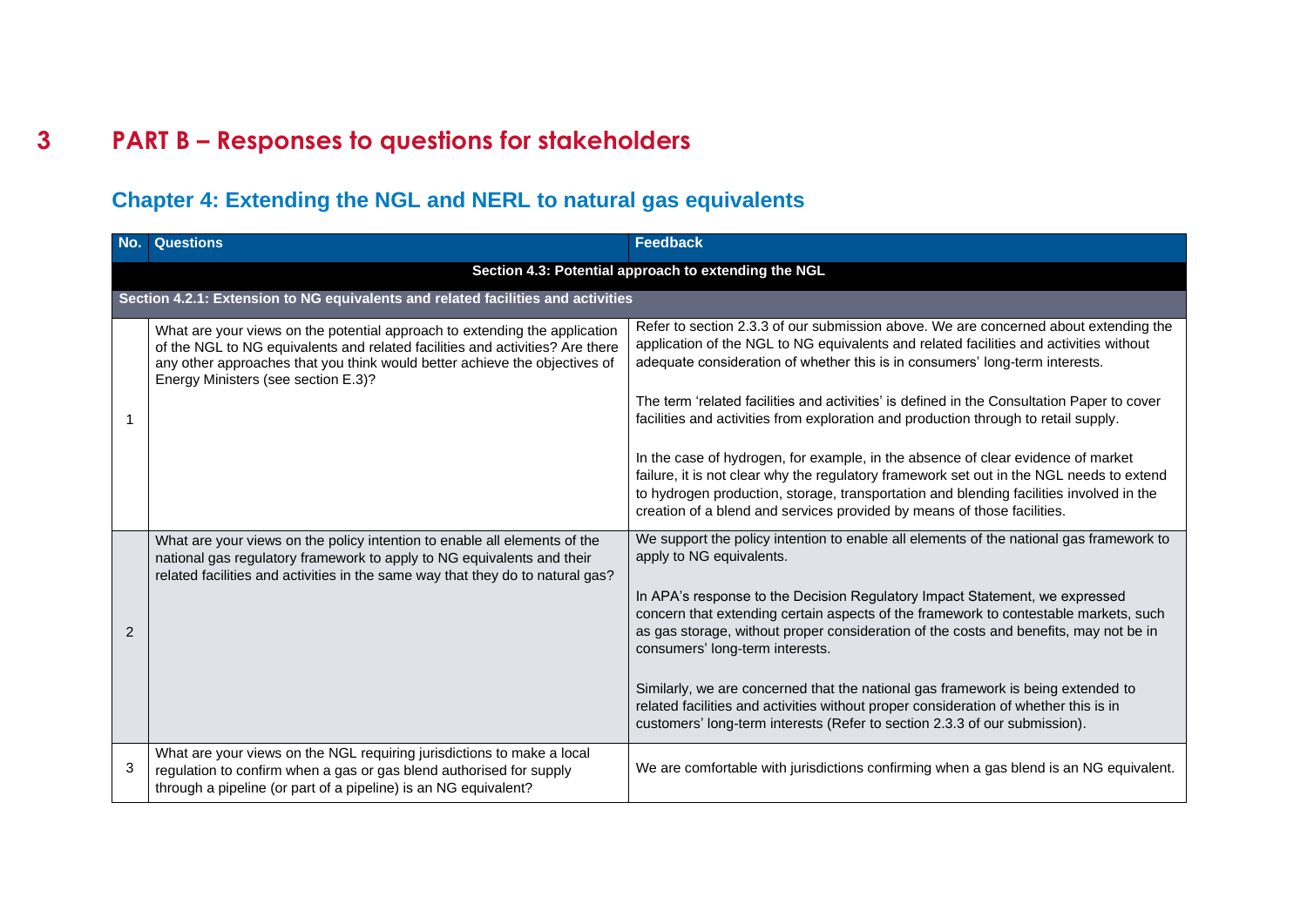Australian Pipeline Limited ACN 091 344 7 Level 25, 580 George Street, Sydney NSW 20 PO Box R41, Royal Exchange NSW 1225 P: +61 2 9693 0000 | F: +61 2 9693 0093 APA Group | apa.com.

| 704<br>000<br>225<br>)93<br>.au |  |  |
|---------------------------------|--|--|
|                                 |  |  |

| No. | Questions                                                                                                                                                                                   | <b>Feedback</b>                                                                                                                                                                                                                                                                                                                                                                                                                         |
|-----|---------------------------------------------------------------------------------------------------------------------------------------------------------------------------------------------|-----------------------------------------------------------------------------------------------------------------------------------------------------------------------------------------------------------------------------------------------------------------------------------------------------------------------------------------------------------------------------------------------------------------------------------------|
| 4   | Who is likely to operate the blending facilities involved in the creation of NG<br>equivalent blends?                                                                                       | There is considerable uncertainty at this early stage of the industry's development as to<br>who is likely to operate the blending facilities involved in the creation of NG equivalents.                                                                                                                                                                                                                                               |
|     |                                                                                                                                                                                             | It could become part of pipeline services and effectively regulated as either<br>$\bullet$<br>a reference or non-reference service.<br>It could also become a contestable service and therefore may need to be<br>$\bullet$<br>ring fenced.                                                                                                                                                                                             |
|     |                                                                                                                                                                                             | It is prudent to ensure this remains open and unimpeded as to who is best to build, own<br>and operate these facilities and not be restricted at this early stage.                                                                                                                                                                                                                                                                      |
| 5   | Do you think blending facilities should be subject to the same economic<br>regulatory framework that applies to pipelines? Please explain your                                              | It is too early to determine whether blending facilities should be subject to the same<br>economic regulatory framework that applies to pipelines.                                                                                                                                                                                                                                                                                      |
|     | response to this question.                                                                                                                                                                  | If it becomes clear that blending facilities are a service that is most efficiently provided<br>by pipeline service providers, then the economic regulatory framework should apply.                                                                                                                                                                                                                                                     |
| 6   | Are there any specific physical characteristics of NG equivalents or the<br>supply chain for these products that you consider should be taken into                                          | Gas specifications should remain a national standard to facilitate cross border flows on<br>interconnected transmission pipelines (e.g., the East Coast Grid).                                                                                                                                                                                                                                                                          |
|     | account when extending the natural gas regulatory framework to NG<br>equivalents?                                                                                                           | The infancy of the hydrogen and renewable gases industry in Australia means we don't<br>have certainty of the flow dynamics within existing natural gas pipelines. Studies,<br>including those by APA's Pathfinder Program, will inform this. However, the natural gas<br>regulatory framework should not lock in these arrangements until such time as the<br>physical characteristics and flow dynamics of NGEs are further informed. |
| 7   | Are there any other observations you would like to make about the<br>potential approach to extending the application of the NGL to NG<br>equivalents and related facilities and activities? | N/A                                                                                                                                                                                                                                                                                                                                                                                                                                     |
| 8   | Are there any other changes that you think need to be made to the NGL to<br>accommodate NG equivalents and related facilities and activities?                                               | No response                                                                                                                                                                                                                                                                                                                                                                                                                             |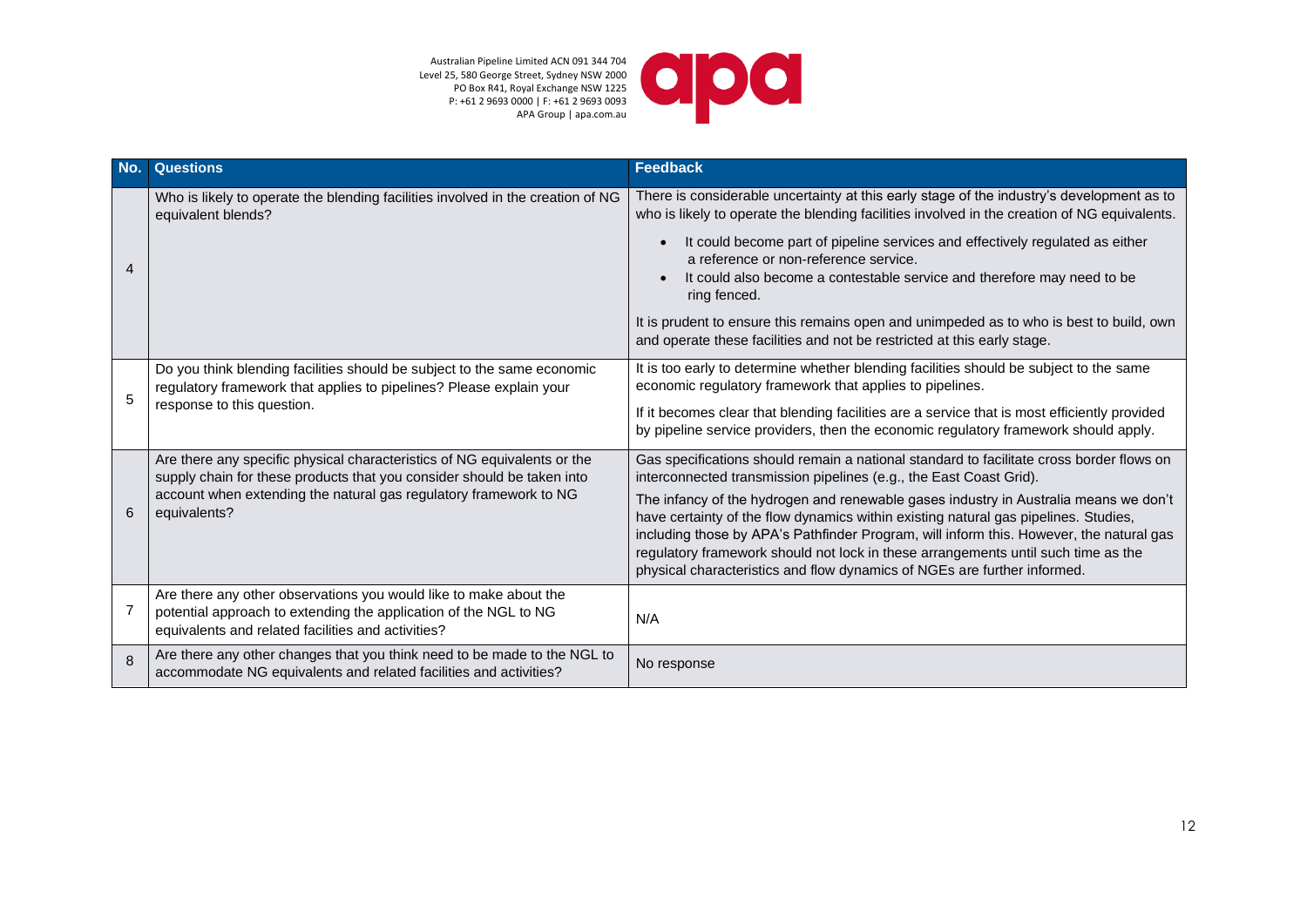Australian Pipeline Limited ACN 091 344 704 Level 25, 580 George Street, Sydney NSW 2000 PO Box R41, Royal Exchange NSW 1225 P: +61 2 9693 0000 | F: +61 2 9693 0093 APA Group | apa.com.au



| No. | <b>Questions</b>                                                                                                                                                                                                                                                                      | <b>Feedback</b>                                                                                                                                                                                                                                                                                                                                                                                                                                                                                |  |  |
|-----|---------------------------------------------------------------------------------------------------------------------------------------------------------------------------------------------------------------------------------------------------------------------------------------|------------------------------------------------------------------------------------------------------------------------------------------------------------------------------------------------------------------------------------------------------------------------------------------------------------------------------------------------------------------------------------------------------------------------------------------------------------------------------------------------|--|--|
|     | Section 4.2.2: Extension to constituent gases and related facilities and activities                                                                                                                                                                                                   |                                                                                                                                                                                                                                                                                                                                                                                                                                                                                                |  |  |
| 9   | What are your views on the proposal to amend the NGL to enable the<br>national gas regulatory framework to apply to the constituent gases and<br>related facilities and activities involved in the supply of NG equivalents<br>(where appropriate to do so) set out in section 4.2.2? | Refer to section 2.3.2 of our submission.<br>In the absence of evidence of market failure, we do not consider that the NGL should<br>be amended so as to apply to constituent gases and related facilities involved in the<br>supply of NG equivalents.                                                                                                                                                                                                                                        |  |  |
| 10  | What are your views on the proposal that pipelines involved in the<br>transportation of a constituent gas (e.g. a hydrogen pipeline) be subject to<br>economic regulation under the NGL and NGR?                                                                                      | Refer to section 2.3.2 of our submission.<br>In our view, a decision to subject a pipeline to economic regulation should be based on<br>more than a possibility that a pipeline could exercise market power. As noted by the<br>ACER white paper, the hydrogen industry is very much in its infancy and it is unclear<br>how it will evolve. There are many reasons why hydrogen pipelines are unlikely to<br>possess the market power that natural gas pipelines have historically possessed. |  |  |
| 11  | Are there any other observations you would like to make about the<br>potential approach to extending the application of the NGL to constituent<br>gases and related facilities and activities?                                                                                        | No response                                                                                                                                                                                                                                                                                                                                                                                                                                                                                    |  |  |
| 12  | Are there any other approaches that you think would better achieve the<br>objectives of Energy Ministers (see section E.3)?                                                                                                                                                           | Yes. We consider that the gradual approach based on evidence to regulation being<br>proposed by the European Regulators to be a better approach. Refer to section 2.3.2 of<br>our submission.                                                                                                                                                                                                                                                                                                  |  |  |
| 13  | Are there any other changes that you think need to be made to the NGL to<br>accommodate constituent gases and related facilities and activities?                                                                                                                                      | No response                                                                                                                                                                                                                                                                                                                                                                                                                                                                                    |  |  |
|     | Section 4.2.2: Extension of market bodies' functions and powers                                                                                                                                                                                                                       |                                                                                                                                                                                                                                                                                                                                                                                                                                                                                                |  |  |
| 14  | What are your views on the potential approach to extending market body<br>functions and powers set out in section 4.2.3 to:                                                                                                                                                           | We support market bodies being able to exercise their functions and powers<br>(a)<br>with respect to NG equivalents just as they do with natural gas.                                                                                                                                                                                                                                                                                                                                          |  |  |
|     | (a) NG equivalents and related facilities and activities?                                                                                                                                                                                                                             | We do not support extending market bodies' functions and powers to<br>(b)<br>constituent gases and related facilities and activities.                                                                                                                                                                                                                                                                                                                                                          |  |  |
|     | constituent gases and related facilities and activities?<br>(b)                                                                                                                                                                                                                       |                                                                                                                                                                                                                                                                                                                                                                                                                                                                                                |  |  |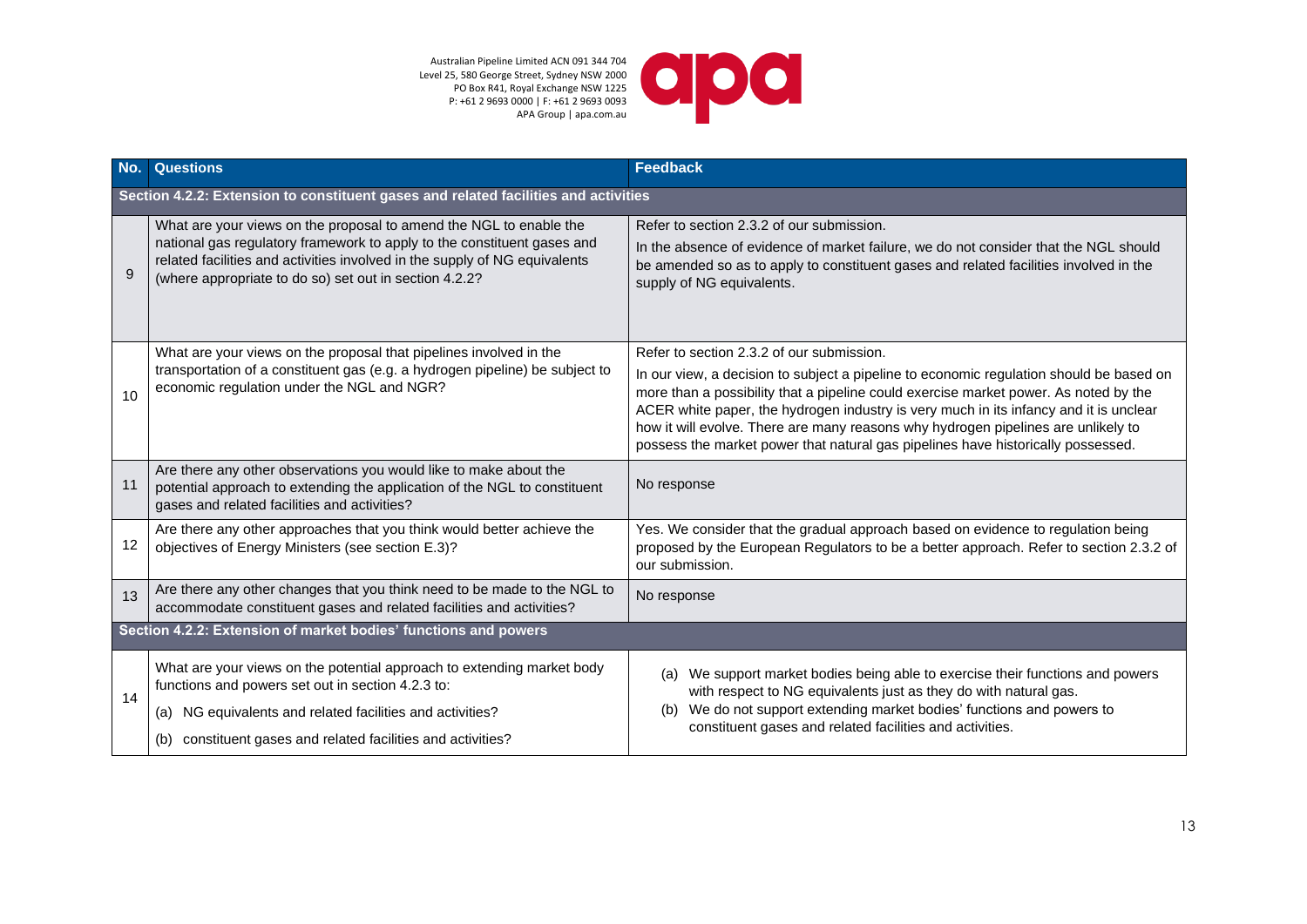Australian Pipeline Limited ACN 091 344 704 Level 25, 580 George Street, Sydney NSW 2000 PO Box R41, Royal Exchange NSW 1225 P: +61 2 9693 0000 | F: +61 2 9693 0093 APA Group | apa.com.au



| No. | <b>Questions</b>                                                                                                                                                                                                                                                                                                                                                                                             | <b>Feedback</b>                                                                                                                                                                                                                                                                                                                                                                                                                                                                                                                                                                                                                                          |
|-----|--------------------------------------------------------------------------------------------------------------------------------------------------------------------------------------------------------------------------------------------------------------------------------------------------------------------------------------------------------------------------------------------------------------|----------------------------------------------------------------------------------------------------------------------------------------------------------------------------------------------------------------------------------------------------------------------------------------------------------------------------------------------------------------------------------------------------------------------------------------------------------------------------------------------------------------------------------------------------------------------------------------------------------------------------------------------------------|
| 15  | Do you think arrangements are needed for distribution pipelines attached to<br>the DWGM and STTM to provide for independent management of blending<br>limits (or gas specification requirement) imposed by a jurisdiction? If you<br>think AEMO or another third party should be responsible for this function,<br>please explain what costs and benefits you think would be associated with<br>it doing so. | APA does not support differing blending limits or gas specification requirements across<br>jurisdictions or different markets. Australian gas markets are supplied by an<br>interconnected East Coast grid traversing jurisdictions, supplying many different<br>customers and operated by a number of different operators.<br>By creating different specifications or blending limits this will impede the integrated<br>system, creating complexities, costs and potentially perverse market outcomes for both<br>investment and supply of gas or NGEs. Please refer to APA's submission to the AEMC<br>and AEMO for further details on this position. |
| 16  | Are there any other changes to market body functions and powers required<br>to accommodate NG equivalents, their constituent gases, or related<br>facilities and activities?                                                                                                                                                                                                                                 | No response                                                                                                                                                                                                                                                                                                                                                                                                                                                                                                                                                                                                                                              |
| 17  | Are there any other approaches that you think would better achieve the<br>objectives of Energy Ministers?                                                                                                                                                                                                                                                                                                    | We support the gradual approach to regulation of constituent gases as proposed by the<br>European regulators. Refer to section 2.3.2 of our submission.                                                                                                                                                                                                                                                                                                                                                                                                                                                                                                  |
|     | Section 4.3: Potential approach to extending the NERL                                                                                                                                                                                                                                                                                                                                                        |                                                                                                                                                                                                                                                                                                                                                                                                                                                                                                                                                                                                                                                          |
| 18  | What are your views on the potential approach to extending the application<br>of the NERL to NG equivalents set out in section 4.3?                                                                                                                                                                                                                                                                          | Given the NGL will be extended to NG equivalents, it makes sense to do the same for<br>the NERL.                                                                                                                                                                                                                                                                                                                                                                                                                                                                                                                                                         |
| 19  | What are your views on the potential approach to extending the AER's and<br>AEMC's functions and powers under the NERL to NG equivalents set out in<br>section 4.3?                                                                                                                                                                                                                                          | We support the proposed changes to allow the AER and AEMC to exercise their<br>functions and powers to NG equivalents just as they do with respect to natural gas.                                                                                                                                                                                                                                                                                                                                                                                                                                                                                       |
| 20  | Are any other changes to the NERL or the market bodies' functions and<br>powers under the NERL required to accommodate NG equivalents?                                                                                                                                                                                                                                                                       | No response                                                                                                                                                                                                                                                                                                                                                                                                                                                                                                                                                                                                                                              |
| 21  | Are there any other approaches that you think would better achieve the<br>objectives of Energy Ministers (see section E.3)?                                                                                                                                                                                                                                                                                  | No response                                                                                                                                                                                                                                                                                                                                                                                                                                                                                                                                                                                                                                              |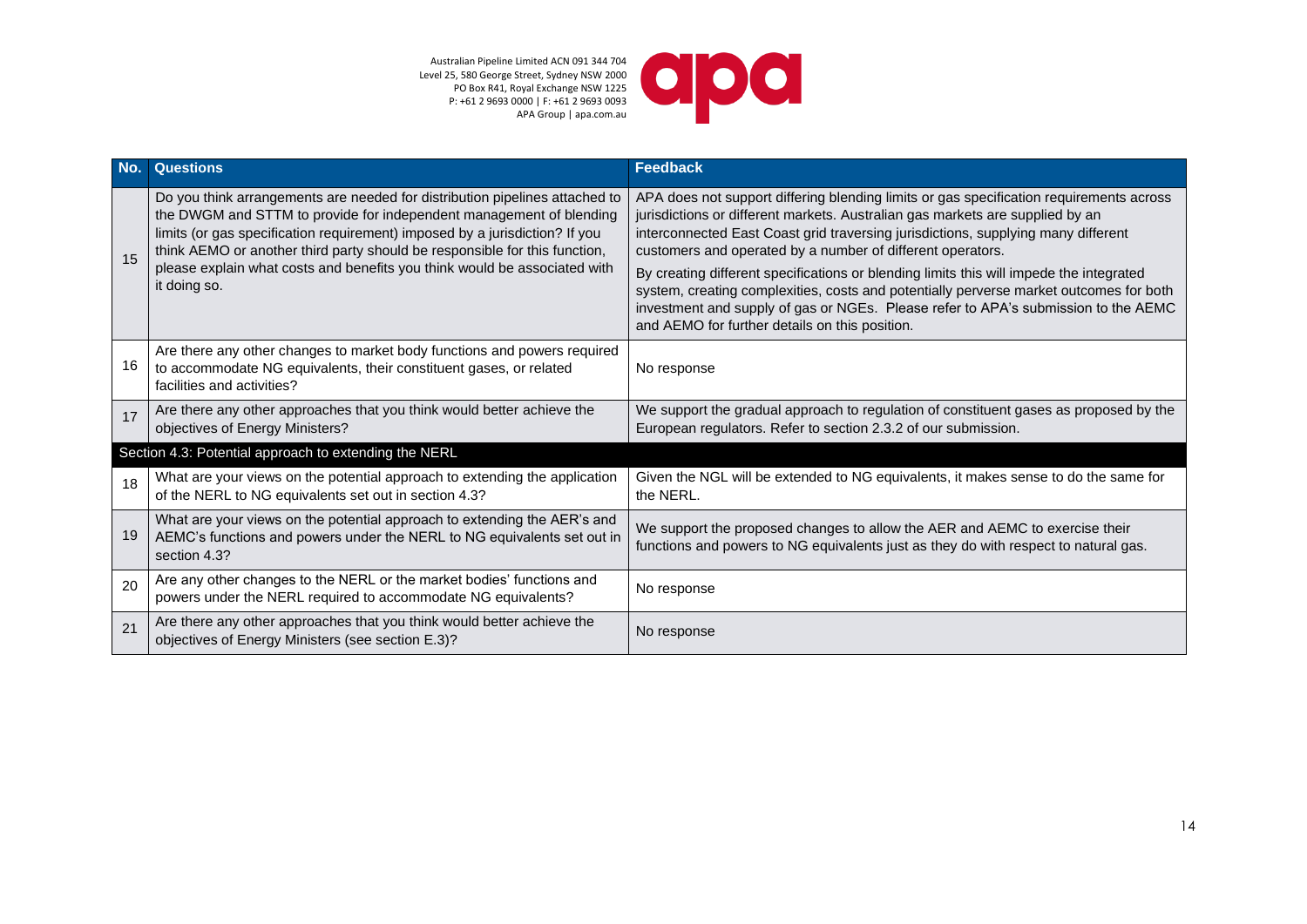IO Australian Pipeline Limited ACN 091 344 704  $\bullet$ Level 25, 580 George Street, Sydney NSW 2000 PO Box R41, Royal Exchange NSW 1225 P: +61 2 9693 0000 | F: +61 2 9693 0093 APA Group | apa.com.au

# **Chapter 5: Accommodating other gas products in the NGL and NERL over time**

| No. | <b>Questions</b>                                                                                                                                                           | <b>Feedback</b>                                                                                                                                                                                                                                                                                                                                                                                                                                   |
|-----|----------------------------------------------------------------------------------------------------------------------------------------------------------------------------|---------------------------------------------------------------------------------------------------------------------------------------------------------------------------------------------------------------------------------------------------------------------------------------------------------------------------------------------------------------------------------------------------------------------------------------------------|
| 22  | What are your views on the potential approach to allowing the NGL to<br>accommodate OG products over time, as described in section 5.1?                                    | Refer to section 2.4 of our submission. Providing jurisdictions with the power to make<br>local regulations which extend the NGL to OG products has the potential to increase<br>uncertainty and complexity across jurisdictions.                                                                                                                                                                                                                 |
| 23  | Could amending the NGL in the manner described in section 5.1 lead to<br>any unintended consequences? If so, please explain what those<br>unintended consequences may be.  | Yes.<br>For example, it could be possible for an interstate hydrogen pipeline to be covered by<br>the NGL in one state, but not another.                                                                                                                                                                                                                                                                                                          |
| 24  | What are your views on the proposal to apply the economic regulatory<br>provisions to pipelines involved in the haulage of OG products and their<br>constituent gases?     | In our view, a decision to subject a pipeline to economic regulation should be based on<br>more than a possibility that a pipeline could exercise market power. As noted by the<br>ACER white paper, the hydrogen industry is very much in its infancy and it is unclear<br>how it will evolve. There are many reasons why hydrogen pipelines are unlikely to<br>possess the market power that natural gas pipelines have historically possessed. |
| 25  | Are any other changes to the NGL required to accommodate OG products?                                                                                                      | No response.                                                                                                                                                                                                                                                                                                                                                                                                                                      |
| 26  | Are there any other approaches that you think would better achieve the<br>objectives of Energy Ministers (see section E.3)?                                                | Yes.<br>We support the gradual approach to regulation of constituent gases as proposed by the<br>European regulators. Refer to section 2.3.2 of our submission.                                                                                                                                                                                                                                                                                   |
| 27  | What are your views on the potential approach to allowing the NERL to<br>accommodate OG products, as described in section 5.2?                                             | No response                                                                                                                                                                                                                                                                                                                                                                                                                                       |
| 28  | What are your views on the second potential approach to allowing the<br>NERL to accommodate OG products, as described in section 5.2?                                      | National consistency is preferred.<br>The second approach, allowing jurisdictions to apply the NERL, risks increasing dis-<br>harmony across the NEM.                                                                                                                                                                                                                                                                                             |
| 29  | Could amending the NERL in the manner described in section 5.2 lead to<br>any unintended consequences? If so, please explain what those<br>unintended consequences may be. | No response                                                                                                                                                                                                                                                                                                                                                                                                                                       |
| 30  | Are any other changes to the NERL required to accommodate OG<br>products?                                                                                                  | No response                                                                                                                                                                                                                                                                                                                                                                                                                                       |
| 31  | Are there any other approaches that you think would better achieve the<br>objectives of Energy Ministers (see section E.3)?                                                | No response                                                                                                                                                                                                                                                                                                                                                                                                                                       |